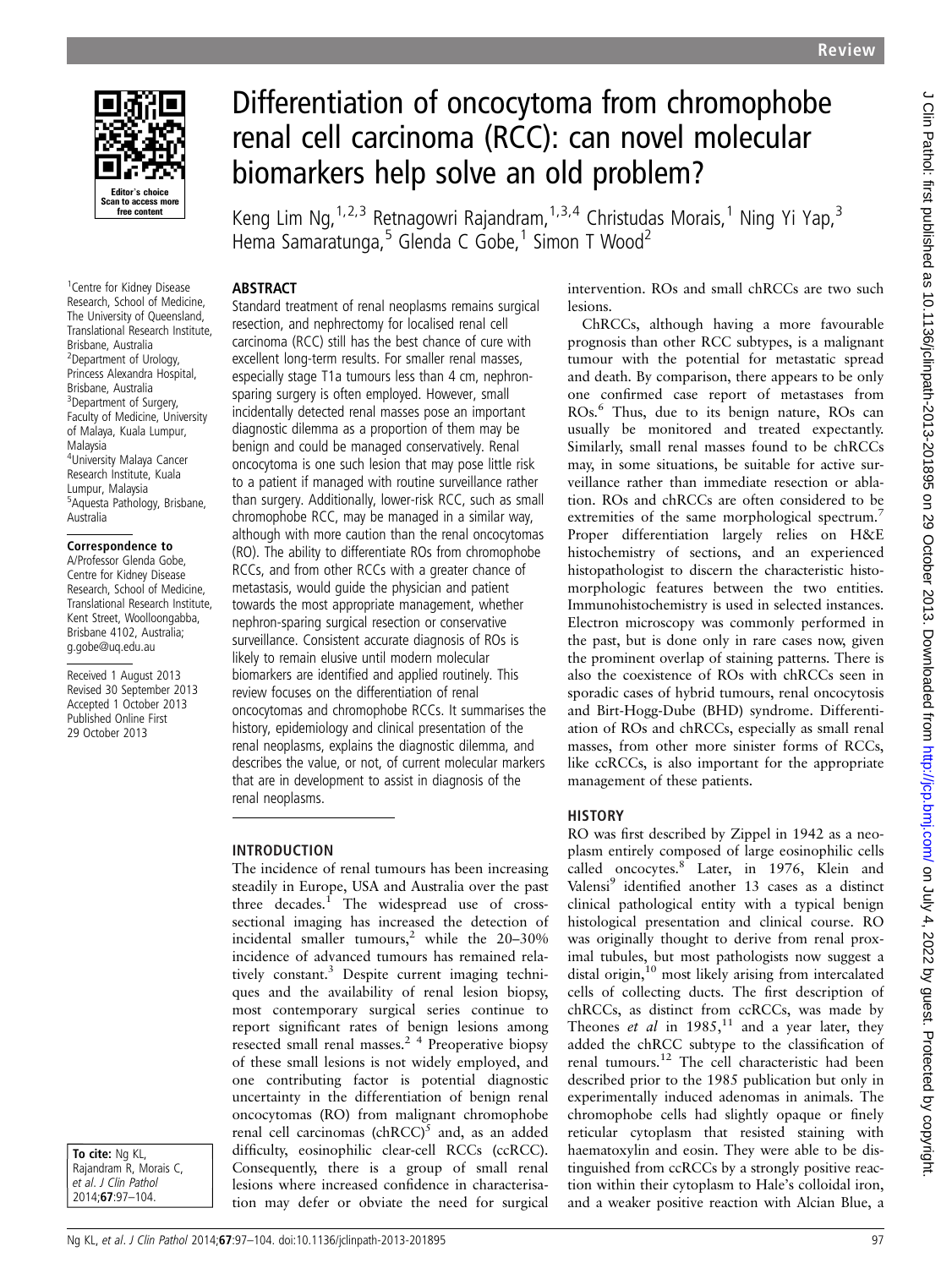distinction that has since been found to be unreliable. The authors, however, made a step forward for classification of RCCs by suggesting that the descriptive term 'light cell' RCC should be discarded and replaced by either 'clear cell' or 'chromophobe cell' as appropriate. They pointed out that chromophobe cell tumours were likely to have a different derivation from ccRCCs and other RCCs, and that they may also have a different prognosis, a fact that has since been established. Since the description of chRCCs came a decade later than ROs, there were many instances in that era where renal tumours, which were likely to be chRCCs, were described as ROs. This may have contributed to the confusion surrounding the original recognition of the benign nature of ROs.

## EPIDEMIOLOGY

Renal tumours are highly heterogeneous with at least 16 known subtypes, of which four subtypes predominate.<sup>13</sup> <sup>14</sup> CcRCCs, arising from the proximal tubular epithelial cells, is the most common subtype constituting 70–80% of RCCs, followed by papillary (10–15%), chRCCs (5%) and collecting duct RCCs  $($  <1%).<sup>15</sup> <sup>16</sup> RO accounts for approximately 3-7% of all adult renal neoplasms. The peak age of incidence for detection of ROs tends to be in the seventh decade of life. For chRCCs, the peak incidence occurs in the sixth decade. For cases of RO, men seem to be affected twice as often as women. For chRCCs, the disease tends to affect men and women equally.<sup>17</sup>

ROs and chRCCs can develop as either sporadic or familial forms, and both can be associated with distinct genetic mutations. The majority of ROs and chRCCs occur as sporadic cases.18 19 There is also the occasional occurrence of familial renal cancers of oncocytoma with BHD syndrome. Familial oncocytoma is due to partial or complete loss of multiple chromosomes. BHD syndrome is an autosomal dominant inherited syndrome with the BHD gene locus located in the short arm of chromosome  $17<sup>20</sup>$   $^{21}$  This syndrome is characterised by fibrofolliculomas, lung cysts that can lead to spontaneous pneumothoraxes, and various subtypes of renal tumours including hybrid tumours, ROs, chRCCs and ccRCCs.

Sometimes in rare instances, patients can present with renal oncocytosis. Renal oncocytosis was first described in  $1982^{22}$ : multiple and bilateral oncocytic nodules and a spectrum of oncocytic changes are found diffusely throughout the renal parenchyma. A large series investigating renal oncocytosis revealed that hybrid development of ROs and chRCCs was most common.<sup>23</sup>

# CLINICAL PRESENTATION

Generally, patients with ROs tend to be asymptomatic and present incidentally following cross-sectional imaging for an unrelated complaint. Similarly, the majority of patients with chRCCs present incidentally with asymptomatic renal masses.<sup>24</sup> Less commonly, chRCCs may present with local symptoms of haematuria, flank mass and loin pain, and constitutional symptoms of weight loss and loss of appetite.<sup>18</sup> chRCCs Can also present with paraneoplastic syndrome and metastases with predilection to the liver.<sup>25</sup> In the largest published series to date, chRCCs present with metastases at a rate of 1.3%.<sup>24</sup> Generally, patients with chRCCs tend to present in less advanced stages (I and II), less frequently with metastases and are usually of better performance status<sup>25</sup> compared with other subtypes of RCCs. It should be noted, however, that the local and constitutional symptoms for chRCCs are similar to those seen for other RCCs.

ROs will almost always follow a benign clinical course with no significant risk of metastases, whereas malignant chRCCs can subsequently progress to metastases. There have been a few isolated case reports of metastatic ROs on initial presentation or following resection of the ROs,<sup>13 26</sup> however, these case reports have not been substantiated with proper histopathological confirmation of the metastatic deposits, except for one liver metastasis.6 Therefore, the distinction of almost exclusively benign ROs from malignant, potentially metastatic, chRCCs is needed to guide the management of these often difficult-to-separate entities.

Renal tumours can be detected by radiological imaging using ultrasonography, CT, MRI and positron emission tomography (PET). Usually, following the suspicion of a renal mass, either clinically or via ultrasound, a 4-phase CT scan will be performed to delineate its nature. Multiphase CT scans can clearly delineate the renal tumour, its local extension to surrounding tissues and detect any metastases to regional lymph nodes or other organs. Cases of small renal masses (lesions <4 cm) detected incidentally are increasing in incidence largely owing to the widespread use of ultrasound and CT scans. Generally, there is no accurate differentiation between benign and malignant renal lesions using CT scans (except angiomyolipoma), but retrospectively, about 20% of these small renal masses will be found to be benign lesions. Percutaneous biopsy of these small renal masses provides an enticing strategy to identify lesions of no or low malignant



Figure 1 (A) H&E-stained section of an example of eosinophilic variant of chromophobe renal cell carcinoma, showing typical large, pale, polygonal cells with prominent cell membranes. Nuclei tend to be irregular and wrinkled, and cells are sometimes binucleated (asterisks). Perinuclear clearing can be prominent. (B) H&E stained section of an example of renal oncocytoma, showing large oncocytes with densely granular eosinophilic cytoplasm. Cells are round to polygonal and nuclei are round and monotonous. Nucleoli are small and inconspicuous.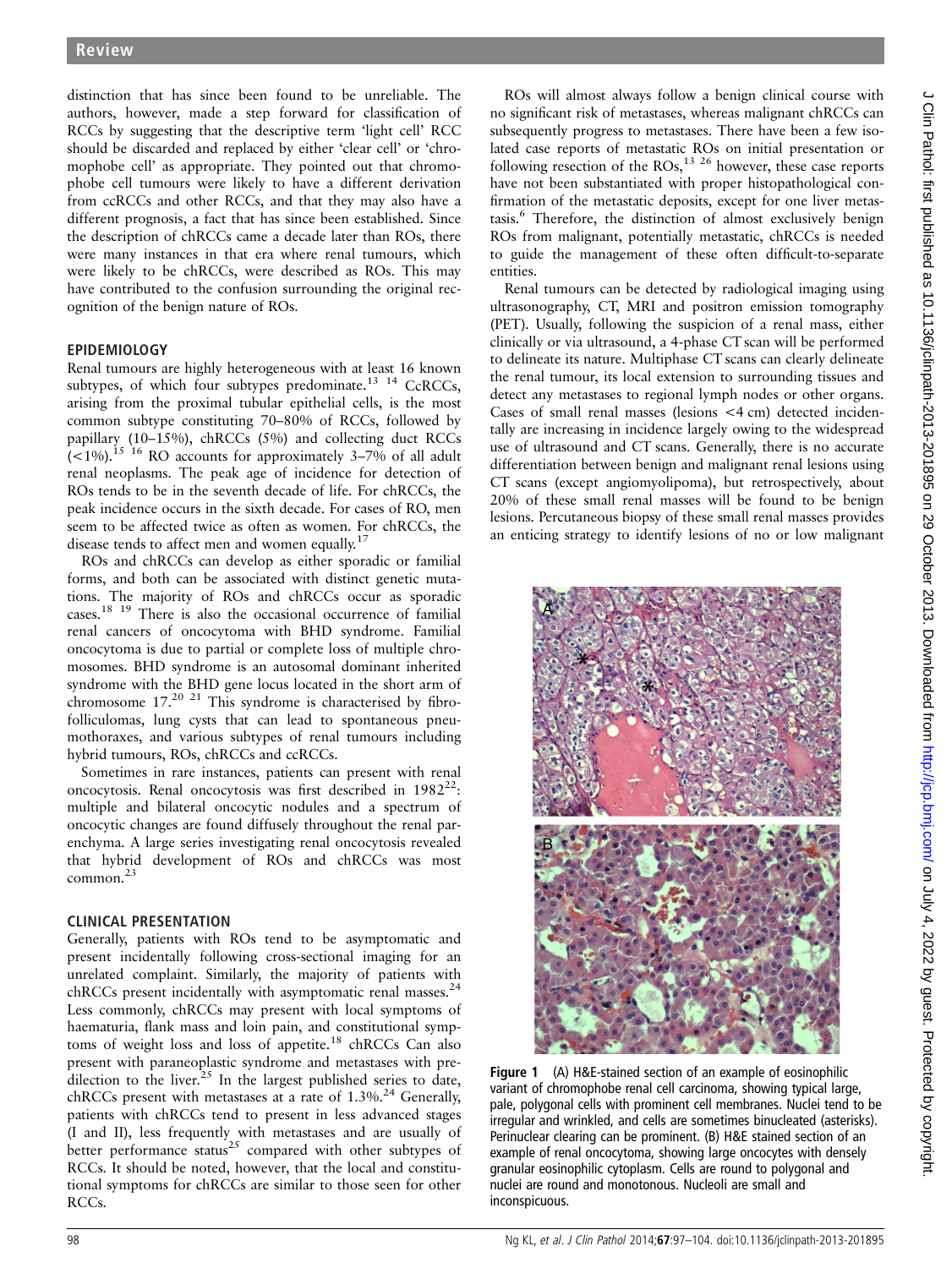|  | <b>Table 1</b> Comparison of macroscopic, microscopic and |                                                                    |
|--|-----------------------------------------------------------|--------------------------------------------------------------------|
|  |                                                           | ultrastructural features for oncocytoma and chromophobe renal cell |

carcinoma

| <b>Features</b>                                  | Oncocytoma                                                                                                                                                                                                       | <b>Chromophobe RCC</b>                                                                                                                                                                                                                                                                                                                               |
|--------------------------------------------------|------------------------------------------------------------------------------------------------------------------------------------------------------------------------------------------------------------------|------------------------------------------------------------------------------------------------------------------------------------------------------------------------------------------------------------------------------------------------------------------------------------------------------------------------------------------------------|
| Macroscopic                                      | Well circumscribed, tan or<br>mahogany brown, sometimes<br>with a central stellate scar <sup>30</sup>                                                                                                            | Usually circumscribed,<br>homogenous, light brown,<br>beige, yellow or tan colour. <sup>46</sup>                                                                                                                                                                                                                                                     |
| <b>Microscopic</b><br>Cytoplasm<br><b>Nuclei</b> | Cells arranged in a nested or<br>organoid pattern, but tubular,<br>trabecular or solid structure<br>can also be seen. <sup>54</sup><br>Granular eosinophilic<br>cytoplasm<br>Round, uniform nuclei <sup>55</sup> | Variants: classic, eosinophilic<br>and mixed.<br>Cells arranged in sheets, with<br>distinct or accentuated cell<br>borders. <sup>56</sup><br>Granular eosinophilic<br>(eosinophilic variant) or pale,<br>reticular and almost transparent<br>appearance (classic). <sup>57</sup><br>Presence of perinuclear halos,<br>wrinkled nuclei. <sup>57</sup> |
|                                                  | Ultrastructural Abundant mitochondria with<br>lamellar or focally stacked<br>cristae. Absent or sparse<br>vesicles. <sup>55</sup>                                                                                | Scant mitochondria with<br>tubule-vesicular cristae.<br>Abundant microvesicles<br>between mitochondria. <sup>46</sup>                                                                                                                                                                                                                                |

potential, however, widespread uptake of biopsy into clinical practice has been limited.

Predicting whether a small renal mass is malignant, based on its growth velocity, has been reported, but there is no good correlation of malignancy with growth rate.<sup>16</sup>  $\overrightarrow{A}$  recent meta-analysis of small renal masses which included benign and

malignant lesions, showed a mean growth rate of 0.28 cm annually (range 0.09 to 0.86) for small renal masses followed with imaging.<sup>14</sup> ROs increase in size with variable velocity, with one case series reporting an observed growth rate of 0.20 cm annually.15 The largest pool of 33 biopsy-proven benign ROs demonstrated a growth rate similar to reported growth rates for RCCs, thus highlighting again that observation of growth cannot distinguish between the benign or malignant nature of such lesions.<sup>16</sup> The locality and size of tumours may also be variable. Uncommonly, there have been case reports of large ROs  $(25 \times 15 \times 12 \text{ cm})$ ,<sup>27</sup> but the average size is normally around 4.9  $\pm$ 2.7 cm.<sup>28</sup> Published reports worldwide show that ROs can be multifocal in 6–11%, $29^{30}$  and bilaterality was reported in about  $3-5\%$ <sup>29 31</sup> By comparison, the median size of chRCCs is about 6.0 cm,<sup>18</sup> which is larger compared with other subtypes of RCCs.<sup>32</sup> Multifocality of chRCCs is usually around  $10-12\%$ .<sup>33</sup>

## DIAGNOSTIC DILEMMA

The increasing use of CT scans for small renal masses has led to a diagnostic dilemma of accurately characterising the nature of these renal lesions and their subsequent management. Typically, on CT scans, RCCs are solid heterogeneous masses with contrast enhancement showing areas of patchy uptake of contrast. Locally advanced tumours may directly invade the adrenal gland, renal vein, inferior vena cava and regional lymph nodes. ChRCCs usually demonstrate homogeneous enhancement, whereas ccRCCs, papillary and collecting duct RCCs tended to show heterogeneous or predominantly peripheral enhancement. Calcification was seen more commonly in chRCCs than in

| <b>Method</b>                                                                                      | <b>Number of patients</b>                                                           | Success as biomarker                                                                                                                                                                                                                                                                                                                             | Reference |
|----------------------------------------------------------------------------------------------------|-------------------------------------------------------------------------------------|--------------------------------------------------------------------------------------------------------------------------------------------------------------------------------------------------------------------------------------------------------------------------------------------------------------------------------------------------|-----------|
| Hale's colloidal iron stain<br>Modified Mowry's colloidal iron<br>stain better characterised chRCC | 28 cases (11 chRCC, 12 RO, 6 ccRCC)                                                 | Colloidal iron was diffusely and strongly positive in 9/11 of chRCC, focally and<br>weakly positive in 5/12 of RO, and negative in all granular cell variants of<br>ccRCC (0/6).                                                                                                                                                                 | 58        |
|                                                                                                    | 62 cases (14 chRCC, 19 RO, 11 ccRCC, 7<br>eosinophilic variants of pRCC)            | Positive colloidal iron stain was not limited to chRCC, however a diffuse and<br>strong, reticular staining pattern was observed only in chRCC (100%). Staining<br>patterns less consistent in all other renal neoplasms. Most RO (84%) had focal,<br>weak, fine dust-like positivity. 100% ccRCC had focal, coarse, droplet-like<br>positivity. | 59        |
|                                                                                                    | 76 cases (30 ccRCC, 16 pRCC, 21<br>chRCC, 8 RO, 1 cdRCC)                            | Fine reticular cytoplasmic pattern with perinuclear halo (87.5% chRCC; 16%<br>ccRCC). 12.5% RO had focal, coarse, cytoplasmic staining without perinuclear<br>halo.                                                                                                                                                                              | 45        |
| CD10<br>Outcome of CD10 to distinguish<br>between chRCC and ROs is variable.                       | 76 cases (30 ccRCC, 16 pRCC, 21<br>chRCC, 8 RO, 1 cdRCC)                            | CD10 positive, 79% ccRCC, 6.3% chRCC and 0% RO. CD10 reactivity favours<br>ccRCC, and the absence of CD10 in RO shows CD10 could differentiate<br>between chRCCs and RO in a panel of biomarkers.                                                                                                                                                | 45        |
|                                                                                                    | 83 cases (22 chRCC, 17 RO, and 45<br>ccRCC)                                         | CD10 positive, ccRCC (91%), chRCC (45%) and RO (29%).                                                                                                                                                                                                                                                                                            | 47        |
|                                                                                                    | 28 cases (11 chRCC, 12 RO, 6 ccRCC)                                                 | CD10 positive, 100% ccRCC, 72% chRCC and 58% RO. Not useful as a<br>biomarker.                                                                                                                                                                                                                                                                   | 58        |
| RCC marker (RCCma)<br>RCCma is a relatively new IHC                                                | 76 cases (30 ccRCC, 16 pRCC, 21<br>chRCC, 8 RO, 1 cdRCC)                            | RCCma, positive in 62.5% ccRCC, 12.5% RO, but negative in chRCC. Holds<br>potential as part of a panel to differentiate between chRCC and RO.                                                                                                                                                                                                    | 45        |
| marker that has variable results.                                                                  | Renal cell neoplasm TMA (30 RO, 18<br>chRCC, 64 ccRCC, 50 pRCCs, 31 RO)             | RCCma, positive in most RCC with granular/eosinophilic features. ccRCC (71%),<br>pRCC (76%), negative in RO.                                                                                                                                                                                                                                     | 60        |
|                                                                                                    | 328 samples (256 ccRCC, 27 pRCC, 28<br>chRCC, 5 cdRCC, 5 unclassified RCC, 7<br>RO) | RCCma was negative in chRCC but was positive in 3/7 RO.                                                                                                                                                                                                                                                                                          | 61        |
|                                                                                                    | 29 cases (11 chRCC, 12 RO, 6 ccRCC)                                                 | RCCma was observed in more than 80% of ccRCCs but was negative in all<br>chRCCs and RO.                                                                                                                                                                                                                                                          | 58        |
| Vimentin                                                                                           | 76 cases (30 ccRCC, 16 pRCC, 21<br>chRCC, 8 RO, 1 cdRCC)                            | Vimentin positive, 95% ccRCC, 6.3% chRCC, 12.5% RO. Negative staining for<br>vimentin, chRCC or RO.                                                                                                                                                                                                                                              | 45        |
|                                                                                                    | 83 cases (22 chRCC, 17 RO, 45 ccRCC)                                                | Vimentin positive exclusively in ccRCCs.                                                                                                                                                                                                                                                                                                         | 47        |
|                                                                                                    | Renal cell neoplasm TMAs (30 RO, 18<br>chRCC, 64 ccRCC, 50 pRCC, 31 RO)             | Positive in most RCC with granular/eosinophilic features (ccRCC 78%, pRCC<br>85%). Negative in RO and chRCC.                                                                                                                                                                                                                                     | 60        |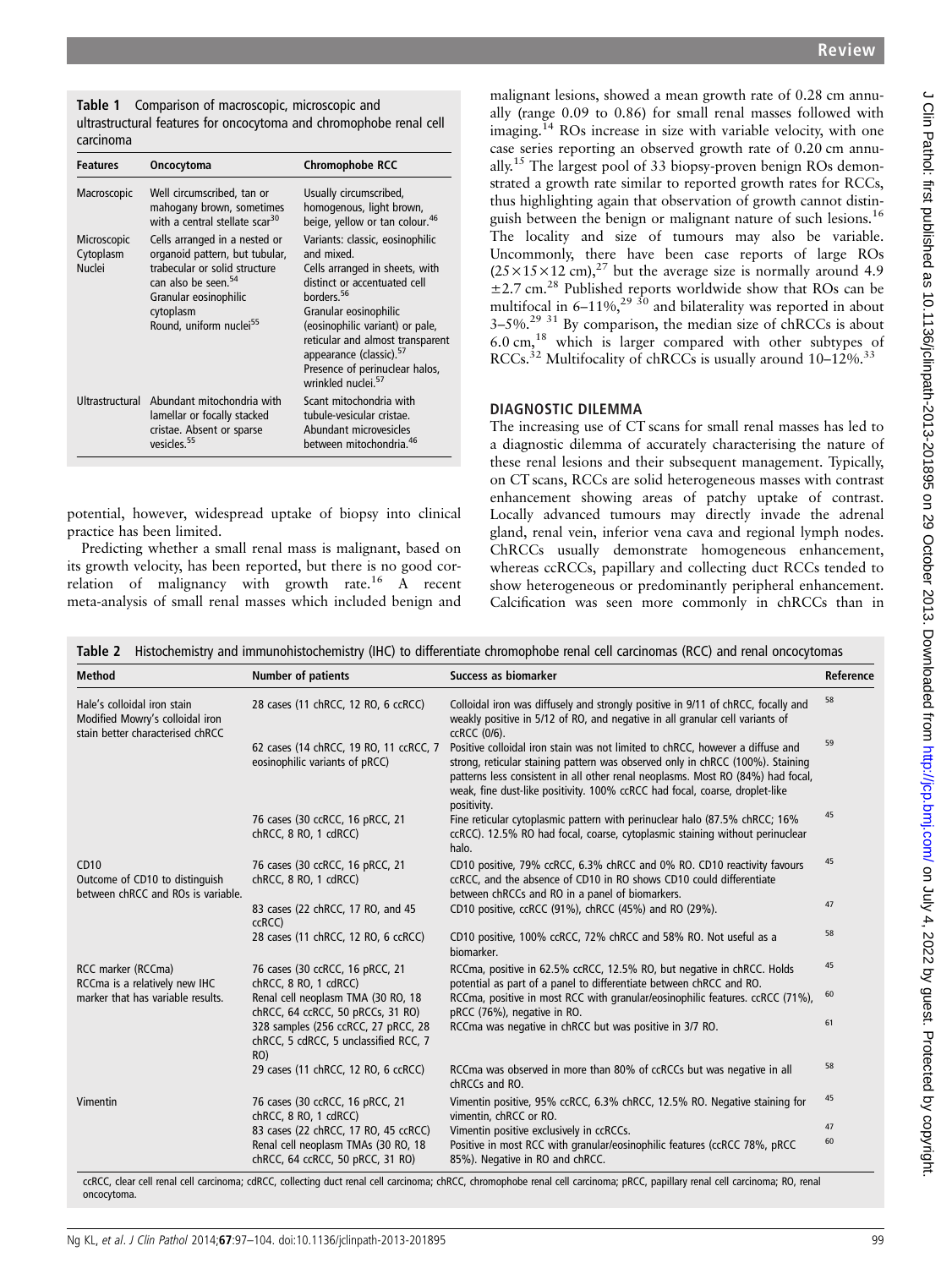| Method                                                       | <b>Number of patients</b>                                                                                                                                              | Significance of success as biomarker                                                                                                                                                                                                                                                                                               | Reference |
|--------------------------------------------------------------|------------------------------------------------------------------------------------------------------------------------------------------------------------------------|------------------------------------------------------------------------------------------------------------------------------------------------------------------------------------------------------------------------------------------------------------------------------------------------------------------------------------|-----------|
| BCA <sub>2</sub>                                             | 158 patients (104 ccRCC, 8 chRCC, 2 pRCC, 38<br>RO, 6 oncocytic neoplasms                                                                                              | All RO and oncocytic neoplasms, which favour RO, were positive for BCA2<br>while all RCC were negative, including chRCC.                                                                                                                                                                                                           | 50        |
| C-kit (encodes the<br>membrane-bound tyrosine<br>kinase KIT) | mRNA levels, 17 chRCC, 20 RO from cDNA<br>microarrays<br>IHC analysis, 226 renal tumours in TMAs (40<br>chRCC, 41 RO, 40 ccRCC, 29 renal<br>angio-myolipoma, 21 pRCC). | Significant increment of c-kit mRNA and overexpression of KIT protein by<br>IHC in chRCC and RO, hence low potential for differentiating between the<br>two types. However, there was potential for differentiating chRCC/RO<br>from the other renal cell tumours (ccRCC and pRCC).                                                | 62        |
| <b>EMA</b>                                                   | 86 retrospective nephrectomy specimens (15<br>ccRCCs, 15 pRCCs, 15 chRCCs, 10 ROs, 6 cdc)                                                                              | EMA was positive in chRCC (75-100%), ccRCC (50-77%) and<br>oncocytomas (51–86%), showing no major promise as a marker.<br>(Comparison made with<br>3 tubulocystic carcinoma, 3 renal medullary carcinoma, 3 mucinous<br>tubular and spindle cell carcinoma, 4 metanephric adenoma, 12 invasive<br>high-grade urothelial carcinoma) | 53        |
|                                                              | 76 cases (30 ccRCC, 16 pRCC, 21 chRCC, 8 RO, 1<br>cdc)                                                                                                                 | EMA was positive in 100% of ChRCCs, 100% of ROs and 75% of ccRCC.<br>So, we concluded that EMA is not a good marker for the differentiation<br>of renal tumours.                                                                                                                                                                   | 45        |
| Carbonic anhydrase IX (CA IX)                                | TMAs, 20 cases of each ccRCC, chRCC, pRCC and<br>RО                                                                                                                    | CA IX was highly sensitive for ccRCCs (90% positivity) and was negative<br>in all other renal epithelial tumours except for 1 chRCC.                                                                                                                                                                                               | 48        |
| Galectin-3                                                   | TMAs, 20 cases of each ccRCC, chRCC, pRCC and<br>RО                                                                                                                    | Galectin-3 found mostly in renal tumours with oncocytic features,<br>including RO (100%) and chRCCs (89%). May hold small promise to<br>distinguish these from other RCC.                                                                                                                                                          | 48        |
| Glutatione S-transferase alpha<br>$(GST-\alpha)$             | 22 chRCC, 17 RO, 45 ccRCC                                                                                                                                              | $GST-\alpha$ exclusively observed in ccRCCs.                                                                                                                                                                                                                                                                                       | 47        |
| <b>KIT (CD117)</b>                                           | 256 ccRCC, 29 chRCC, 25 pRCC, 6cdc, 6<br>unclassified RCC, 7 RO, 20 UC, 7 NB, 2 AM                                                                                     | 83% chRCCs and 71% RO had membranous immunoreactivity for KIT,<br>while none of the other RCC or the angiomyolipomas expressed. Cannot<br>be used to differentiate chRCC and RO.                                                                                                                                                   | 63        |
|                                                              | 11 chRCCs, 12 RO, 6 ccRCC                                                                                                                                              | KIT was a very sensitive marker for both chRCC and RO, but not useful to<br>differentiate between the two. KIT with RCCma may be useful when<br>trying to differentiate ccRCCs from chRCCs or ROs.                                                                                                                                 | 58        |
|                                                              | 22 chRCC, RO & ccRCC                                                                                                                                                   | CD117, strongly expressed in chRCC (82%) and RO (100%), whereas<br>none of the ccRCCs were immunoreactive.                                                                                                                                                                                                                         | 47        |
| <b>CD15</b>                                                  | 10 ccRCC, pRCC, chRCC and RO                                                                                                                                           | CD15 was able to distinguish between chRCCs and RO. 7/10 RO (70%)<br>stained positive for CD15 and none of the chRCC stained for CD15.                                                                                                                                                                                             | 64        |
| MAGE-A3/4 cancer testis<br>antigen/CTA                       | 35 patients (17 RO, 18 chRCC)                                                                                                                                          | 88% RO stained positively for MAGE-A3/4; 39% chRCC stained positively                                                                                                                                                                                                                                                              | 51        |
| RON proto-oncogene, encoding<br>a receptor tyrosine kinase,  | TMAs (55 RO, 52 chRCCs).15 & 5 conventional<br>sections of RO & chRCC were also analysed                                                                               | 69 of 70 RO and 55 of 57 chRCC had strong, diffuse cytoplasmic stain.                                                                                                                                                                                                                                                              | 65        |
|                                                              | 11 chRCC, 12 RO, 6 ccRCCs                                                                                                                                              | 11/11 chRCCs, 12/12 RO, but only 3/6 of ccRCC.                                                                                                                                                                                                                                                                                     | 58        |
| NY-ESO-1 CTA                                                 | 35 patients (17 RO, 18 chRCC)                                                                                                                                          | 15/17 RO stained positive, and 6/18 chRCC were positive.                                                                                                                                                                                                                                                                           | 51        |
| Interphase fluorescence in situ<br>hybridisation (FISH)      | 11 chRCC, 12 RO, compared with conventional<br>metaphase cytogenetics by karyotyping.                                                                                  | RO often show normal DNA content by interphase and metaphase<br>analyses. The loss of 2 or more of chromosomes 1, 2, 6, 10, and 17<br>favours the diagnosis of chRCC over RO. FISH analysis is shown to be a<br>useful tool that helps identify differences between these 2 tumour types.                                          | 66        |
| Endogenous avidin-binding<br>activity (EABA)                 | Renal TMAs (30 RO, 18 chRCC, 64 ccRCC, 50<br>pRCC, 31 benign renal tissues)                                                                                            | 97% RO, 26% ccRCC, 35% pRCC with granular/eosinophilic (GE) features<br>and 6% of chRCCs positive for EABA. RCC without GE features were<br>negative. EABA is an excellent marker for RO, and so useful in<br>differentiating RO from chRCC.                                                                                       | 60        |
| PAX8 and MUC-1                                               | TMAs of 36 chRCC, 20 RO                                                                                                                                                | Expression of PAX8 more frequent in RO than in chRCC (55% vs 25%).<br>MUC1 expressed more diffusely and frequently in chRCC than RO (94%<br>vs 55%).                                                                                                                                                                               | 48        |

Table 3 Biomarkers used to differentiate chromophobe renal cell carcinoma (RCC) (chRCC) from oncocytoma (RO)

AM, angiomyolipomas; BCA2, a RING H2 finger protein of RING E3 ligases; ccRCC, clear cell renal cell carcinoma; cdRCC, collecting duct renal cell carcinoma; chRCC, chromophobe renal cell carcinoma; NB, nephroblastomas; pRCC, papillary renal cell carcinoma; RO, renal oncocytoma; UC, urothelial carcinomas.

papillary or conventional RCCs.<sup>34</sup> On MRI, chRCCs typically have heterogeneous T2 signal intensity and enhancement.

By contrast, on CT scanning, ROs typically show a welldefined, smooth, relatively homogeneous solid mass with a central area of hypoattenuation due to the presence of a central stellate scar, and rarely show any extension to the renal vein, inferior vena cava or the adrenals. MRI scan will typically reveal low to moderate homogeneous intensity on T1-weighted images and relatively high signal intensity on T2-weighted images.<sup>35</sup> Classically, if renal angiography on ROs were performed, it would show a typical spoke-wheel pattern, highlighting the marked peripheral vascularity in contrast with the relatively hypovascular central part of the tumour. However, classical

hypoattenuation of the central stellate scar on CT scan is seen in less than one-third of ROs, and although characteristic of ROs, it is not diagnostic.<sup>14 20</sup> Moreover, there are no consistently reliable pathognomic CT scan features that can safely differentiate ROs from RCCs.<sup>36</sup> Therefore, most ROs are treated as suspicious of RCCs based on imaging, and thereafter, are subjected to surgical resection.

A recent study on the ability of MRI to discriminate ROs from chRCCs showed that these two entities exhibited similar findings, and no MRI features were reliable in distinguishing between the two.<sup>37</sup> The ability of any renal lesion to uptake the 18-fluorodeoxyglucose (FDG) is the basis of 18-FDG PET/CT scans. However, in detection of renal tumours, the role of FDG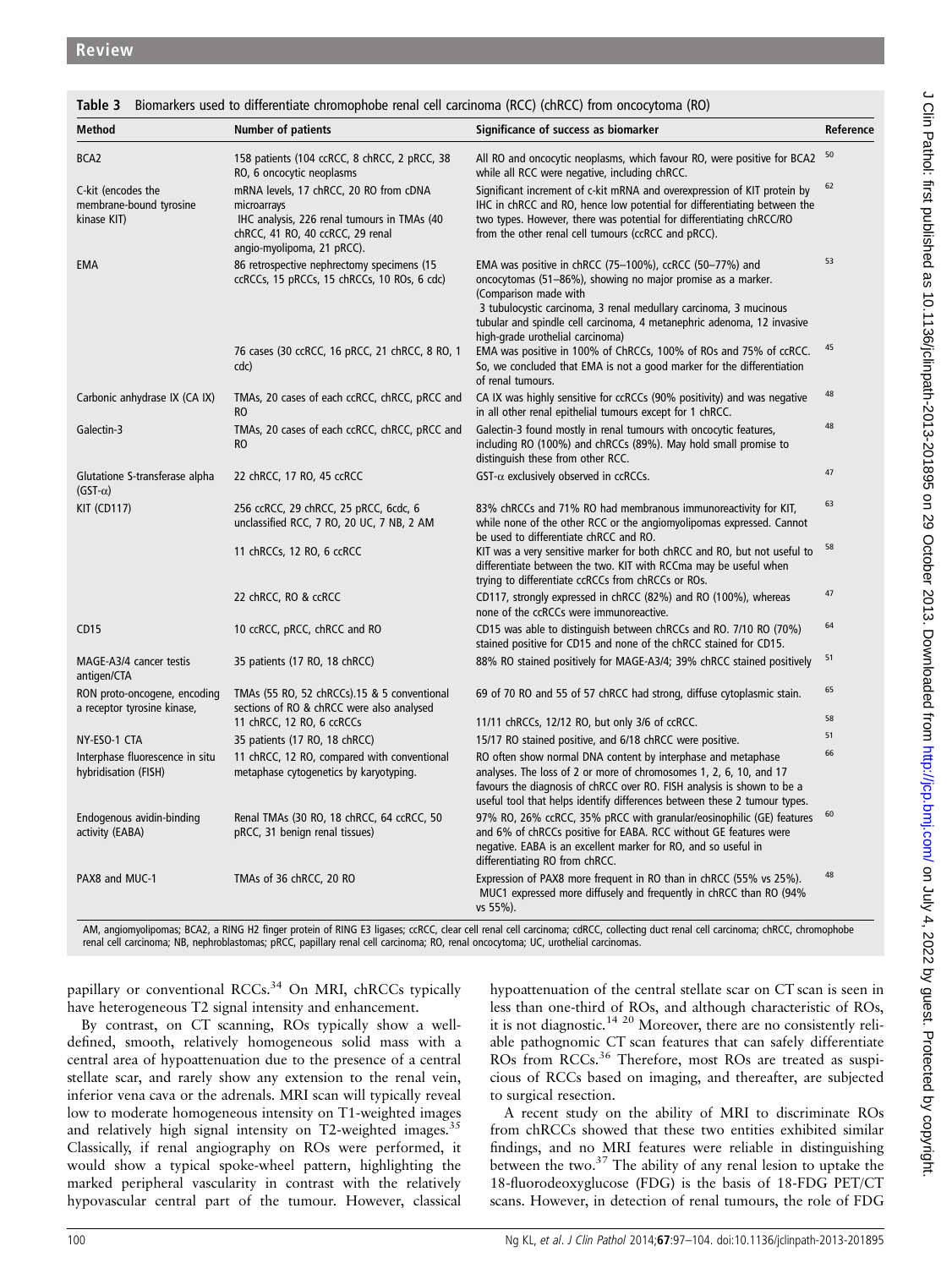PET is limited as there are high false negative rates<sup>38</sup> Benign ROs are also often FDG-avid, and thus, this cannot be used in separating them from malignant renal tumours.<sup>39</sup> Recently, multiphasic multidetector CT scans have helped to discriminate ccRCCs from ROs, papillary RCCs and chRCCs, by using the different enhancements at various phases of the scans.<sup>40</sup> This will aid somewhat in the distinction of ccRCCs from ROs, but not the discrimination of ROs from chRCCs. Arterial phase enhancements >500% and washout values >50% in Hounsfield units obtained in multiphasic CT scans can be seen exclusively in ROs and can aid in distinguishing ROs from other subtypes of RCCs.<sup>41</sup>

## PATHOLOGY

Despite the non-invasive discriminatory features of multiphasic CT scans, renal mass biopsy provides the best opportunity for preoperative diagnosis. However, there are numerous potential shortcomings for this procedure, leading to the inevitability of surgical excision. One of the main drawbacks of renal mass biopsy is the relative difficulty faced by pathologists to accurately and conclusively diagnose renal tumour subtype from the limited tissue biopsy samples, as usually an entire range of cytoarchitectural features is necessary for examination to arrive at a diagnosis.42 However, as a general rule, if the lesion looks like chRCCs on needle biopsy, it can be confidently reported as such. By comparison, a lesion that looks like an RO may be incompletely sampled, with other areas merging into the eosinophilic variant of chRCCs. This may be a hybrid tumour or simply oncocytoma-like areas in a chRCC. Therefore, most pathologists would not diagnose an RO outright on a needle biopsy, and make a comment as to the possibility of having chRCCs elsewhere in the tumour. In addition to the difficulties in differentiating ROs from chRCCs clinically, the pathological features following surgical resection of these tumours often overlap and pose a diagnostic challenge to pathologists.

ChRCCs are well-circumscribed encapsulated tumours which have a light-brown to tan cut surface. These are typically solid but cystic areas can be found. Central scarring may be seen. Histologically, there are two types. The classic type has large polygonal cells with finely granular cytoplasm. These have prominent plant-like thick cell membranes. The eosinophilic variant is composed of polygonal cells with abundant eosinophilic cytoplasm. Nuclei are irregular, crinkled and angulated, often with perinuclear clearing. Binucleation is common. A solid sheet-like pattern with poor cellular cohesion is commonly found. ROs are also well circumscribed, but unencapsulated tumours which are typically mahogany brown but sometimes tan coloured. A central stellate scar is present in about one-third of cases. Rarely, cystic change or haemorrhage can be found. Histologically, there are large round polygonal cells with abundant eosinophilic cytoplasm and round nuclei. Nucleoli are inconspicuous. Cells form nests, tubules, acini and microcysts. Focal degenerative nuclear atypia may be seen. Figure 1 demonstrates histopathology of chRCCs and ROs.

Hybrid tumours have zones classic for ROs and chRCCs as described above. Some cases of chRCCs have features overlapping with ccRCCs in which the component cells have granular cytoplasm. In ccRCCs, at least some areas have cells with completely clear cytoplasm with high vascularity and typical, delicate, thin-walled, vascular structure throughout the tumour, contrasting with thick-walled blood vessels present in chRCCs. Also, a ccRCC lacks the plant-like architecture seen in chRCCs.

Table 1 describes the macroscopic and microscopic features of ROs and chRCCs. Despite having some subtle distinguishing macroscopic, microscopic and ultrastructural differences, there is often need to use ancillary histochemical and immunohistochemical (IHC) stains to differentiate these two entities. Recently, a new oncocytic variant of a chRCC was described, that morphologically resembles RO, but has the biological characteristics of a chRCC.<sup>43</sup> This further adds to the difficulties for pathologists to discern ROs from all these variants of chRCCs.

To date, none of the histochemical, IHC or cytogenetic features has been proven to be reliable and specific.<sup>44</sup> However, IHC markers may be a cost-effective and valuable form of information for monitoring disease for both prognosis and treatment-planning regimens. Tables 2–4 list some of the histochemical and IHC markers that have been published. Hale's colloidal iron staining is still used. Currently, the most useful IHC markers for the differentiation of renal tumours are vimentin, cytokeratin (CK)7, CD10 and marker for RCC (RCCma). Vimentin has been shown to be positive in ccRCCs and negative in chRCCs and ROs, and CK7 is positive in chRCCs and negative in ROs and ccRCCs. RCCma and CD10 are positive in ccRCCs and negative in both chRCCs and ROs. Hale's colloidal iron staining with diffuse reticular pattern and perinuclear halo is present in chRCCs but non-existent in ROs and ccRCCs.<sup>45</sup>

| Biomarkers from the cadherin family (also known as calcium-dependent adhesion)<br>Table 4 |                                                                                 |                                                                                                                                                                                                                             |     |
|-------------------------------------------------------------------------------------------|---------------------------------------------------------------------------------|-----------------------------------------------------------------------------------------------------------------------------------------------------------------------------------------------------------------------------|-----|
| <b>Method</b>                                                                             | <b>Number of patients</b>                                                       | Significance of success as biomarker                                                                                                                                                                                        | Ref |
| Kidney-specific cadherin<br>(Ksp-cad)                                                     | 102 ccRCC, 46 pRCC, 30 chRCC, 3 cdRCC,<br>31 RO                                 | Ksp-cad was expressed almost exclusively in chRCCs (97.7% of cases). Ksp-cad offers a<br>quick, dependable approach for differentiating between RO and chRCCs.                                                              | 44  |
|                                                                                           | 42 ccRCC, 30 pRCC, 13 chRCC, 20 RO using<br>whole sections                      | By contrast with Mazal et al, 2004, here both chRCC (13/13) and RO (19/20) were positive<br>for Ksp-cad. Ksp-cad not a useful marker for differentiating.                                                                   | 67  |
|                                                                                           | 15 chRCC, 15 RO for mRNA analysis and IHC<br>on TMAs containing 36 chRCC, 41 RO | Ksp-cad differentiate RO from chRCC. Ksp-cad was present in chRCCs and ROs at mRNA<br>(89% chRCC and 64% RO) and IHC (31/36 chRCCs and 31/41 RO)                                                                            | 68  |
| N-Cadherin<br>E-Cadherin                                                                  | 21 Japanese cases chRCC, ccRCC, RO.                                             | chRCC and RO were positive for E-cadherin but not for N-cadherin. All ccRCCs were<br>negative for E-cadherin, and 58% were positive for N-cadherin. Useful to distinguish<br>chRCC from ccRCC but not between chRCC and RO. | 69  |
| Ep-CAM (epithelial cell<br>adhesion molecule)                                             | 22 chRCC, 17 RO, 45 ccRCC                                                       | Expressed in all chRCC in more than 90% of cells. EpCAM-positive RO (5/17; 29%) had<br>single cell or small cell cluster positivity. The homogeneous EpCAM expression assists to<br>diagnosis chRCC from RO.                | 47  |
|                                                                                           | 10 each of ccRCC, pRCC, chRCCs, RO                                              | EpCAM distinguished between RO and chRCC. RO were negative for EpCAM but positive<br>in 8/10 (80%) of chRCC.                                                                                                                | 64  |

ccRCC, clear cell renal cell carcinoma; pRCC, papillary renal cell carcinoma; chRCC, chromophobe renal cell carcinoma; RO, renal oncocytoma; cdRCC, collecting duct renal cell carcinoma.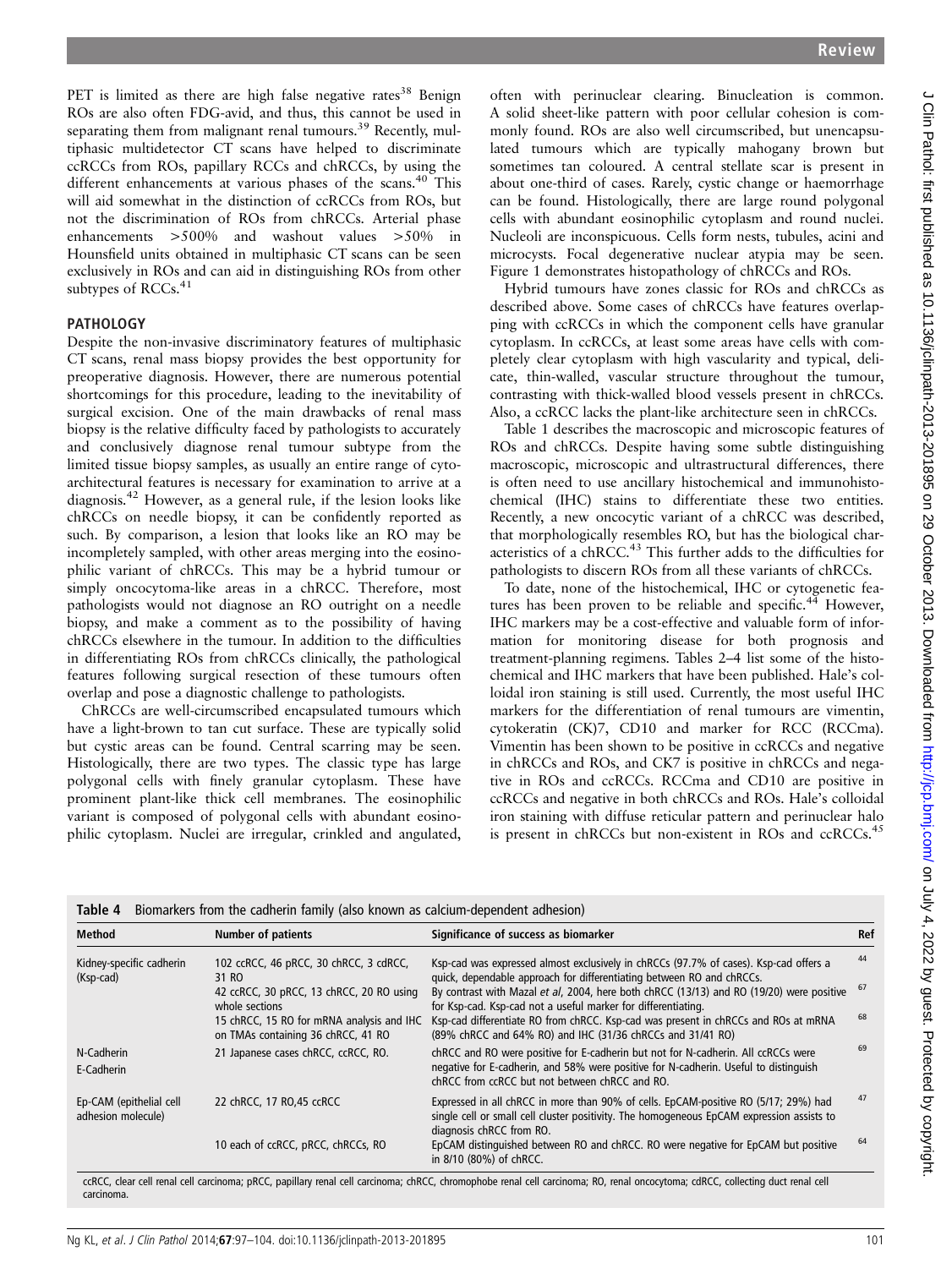Table 5 Biomarkers from the cytokeratin family

| Method                                 | <b>Number of patients</b>                                | Significance of success as biomarker                                                                                       | Reference |
|----------------------------------------|----------------------------------------------------------|----------------------------------------------------------------------------------------------------------------------------|-----------|
| CK7 (Basic or neutral<br>cytokeratin)  | 6 chRCC, 11 RO                                           | All chRCC, strong cytoplasmic staining with peripheral cell accentuation. 8/11 RO,<br>negative, 3 weakly staining.         | 70        |
|                                        | 21 chRCC, 26 RO                                          | chRCCs (100%) and almost all RO (96%) were positive for CK7.                                                               | 71        |
|                                        | 11 chRCC, 21 RO from 4 hospitals                         | 73% chRCC, 25% RO positive for CK7; 33% RO focally positive for CK7. No consistency<br>in differentiating the 2 neoplasms. | 72        |
|                                        |                                                          | Positive in 100% chRCC, 8% ccRCC and negative in RO.                                                                       | 45        |
|                                        | 22 chRCC, 17 RO, 45 ccRCC                                | Positive in 80% chRCC, 0% RO.                                                                                              | 47        |
|                                        | TMAs (20 each ccRCC, chRCC, pRCC, RO)                    | Positive in pRCC (90%), chRCC (89%), and RO (90%).                                                                         | 48        |
|                                        | TMAs (36 chRCC, 20 RO)                                   | Expressed significantly more often in chRCC than RO, both diffusely (53% vs 10%) and<br>focally (42% vs 15%).              | 48        |
|                                        | TMAs (30 RO, 18 chRCC, 64 ccRCC, 50<br>pRCC)             | 81% pRCC, 63% chRCC, essentially negative in ccRCC and RO                                                                  | 60        |
|                                        | 10 each ccRCC, pRCC, chRCC, RO                           | Distinguished RO and chRCC. RO were not stained 80% chRCCs were positive.                                                  | 64        |
| CK8 (Basic or neutral<br>cytokeratins) | 76 cases (30 ccRCC, 16 pRCC, 21 chRCC,<br>8 RO, 1 cdRCC) | Positive in 70% ccRCC, 93% chRCC and 87.5% RO.                                                                             | 45        |
| CK18 (Acidic cytokeratin)              | 76 cases (30 ccRCC, 16 pRCC, 21 chRCC,<br>8 RO, 1 cdRCC) | Positive in 87% ccRCC, 100% chRCC and 87.5% RO.                                                                            | 45        |
| CK19 (Acidic cytokeratin)              | 76 cases (30 ccRCC, 16 pRCC, 21 chRCC,<br>8 RO, 1 cdc)   | Positive in 41% ccRCC, 37.5% chRCC and 62.5% RO. Not a useful marker for<br>differentiation among these subtypes.          | 45        |
| CK20 (Acidic cytokeratin)              | 15 RO only from archives                                 | 12/15 RO were positive for CK20                                                                                            | 73        |
|                                        | 11 chRCC, 21 RO from 4 hospitals                         | chRCC and RO were uniformly negative for CK20                                                                              | 72        |
|                                        | 76 cases (30 ccRCC, 16 pRCC, 21 chRCC,<br>8 RO, 1 cdRCC) | Positive in only 8% ccRCCs, 12.5% chRCCs, negative in RO. Not a useful marker for<br>differentiation among these subtypes. | 45        |
|                                        |                                                          |                                                                                                                            |           |

ccRCC, clear cell renal cell carcinoma; cdRCC, collecting duct renal cell carcinoma; chRCC, chromophobe renal cell carcinoma; pRCC, papillary renal cell carcinoma; RO, renal oncocytoma; TMA, tissue microarray.

Colloidal iron and widespread CK7 positivity have been suggested to be useful in distinguishing chRCCs from ROs. In ROs, colloidal iron staining is usually negative and CK7 shows only focal positivity. However, there is overlap in the staining patterns, preventing these stains to be of much practical value. Negative staining for vimentin and widespread staining for CK7 versus negative staining for CK7 and positive staining for vimentin can be useful in distinguishing chRCCs from ccRCCs.

However, as seen in table 2, these IHC markers still have their pitfalls in distinguishing between chRCCs and ROs. For example, the problems with Hale's colloidal iron in certain instances is its failure to stain adequately, or the staining pattern (diffuse cytoplasmic vs luminal) could not be adequately assessed.<sup>46</sup> However, vimentin may be useful in discriminating chRCCs from other RCCs, and a panel of vimentin with GST-α and EpCAM may achieve 100% sensitivity and specificity for the differential diagnosis of chRCCs, ROs and ccRCCs.<sup>47</sup>

ROs and chRCCs share histologic and cytologic features, and also share IHC markers for S100A1 and CD117 (KIT).<sup>48</sup> Several other studies with IHC markers, including kidneyspecific cadherin, CK7, EMA, CD10, RCC, c-KIT, and RON proto-oncogene have been used to distinguish chRCCs from ROs, but the results of these studies are inconsistent and unsatisfactory.<sup>49</sup> Table 3 illustrates current biomarkers used to differentiate chRCCs from ROs, directly or indirectly. BCA2, a RING H2 finger protein RING E3 ligase, holds potential as a tool to distinguish ROs from its mimickers, like chRCCs. $50$ Additionally, RO has significantly higher expression of the cancer-testis antigens (CTAs), such as MAGE-A3/4 and NY-ESO-1.<sup>51</sup> Further investigation is needed to evaluate the potential diagnostic implications for these markers.

The cadherins comprise of a family of transmembrane glycoproteins that function as calcium-dependent homotypic adhesion molecules and are expressed by the majority of epithelium. Currently, over 20 different tissue-specific cadherins have been

identified.<sup>52</sup> The promise of cadherin proteins in distinguishing chRCCs from ROs is shown in table 4. CKs are a family of intermediate filaments that are characteristic markers of epithelial differentiation. Currently, 20 distinct CKs have been identified. They can be useful in the differential diagnosis of neoplasms of epithelial origin, and consequently, several CKs been investigated in renal neoplasms.<sup>53</sup> The CKs that have been trialled to discriminate chRCCs from other RCCs and also ROs, are listed in table 5, but none holds major promise, including CK7. Caveolin-1 is a scaffolding protein encoded by the Cav-1 protein. This has demonstrated better promise in differentiating chRCCs from ROs than CK7.<sup>47</sup>

# **CONCLUSION**

The standard treatment of localised renal tumours remains surgical resection via complete or partial nephrectomy. The increasing detection of small renal masses with a significant chance of benign aetiology provides a diagnostic and management challenge. ROs, and to a lesser extent small chRCCs, are two lesions that could be managed conservatively in many situations, avoiding the morbidity inherent to resection of renal lesions. However, a very high level of diagnostic certainty is required if surgical intervention is to be avoided. Current imaging and biopsy techniques do not always provide this certainty as evidenced by the number of benign small renal lesions reported in contemporary surgical series. If confident diagnosis of renal lesions with low or no malignant potential can be achieved, then active surveillance will usually be appropriate, with intervention reserved for tumours demonstrating excessive growth or symptoms. The ability to diagnose ROs and chRCCs with a high level of confidence may lead to improved use of preoperative diagnostic techniques and reduced intervention rates for indolent renal lesions. Achieving consistent accurate diagnosis of ROs and chRCCs via non-surgical means will remain elusive until modern molecular biomarkers are identified.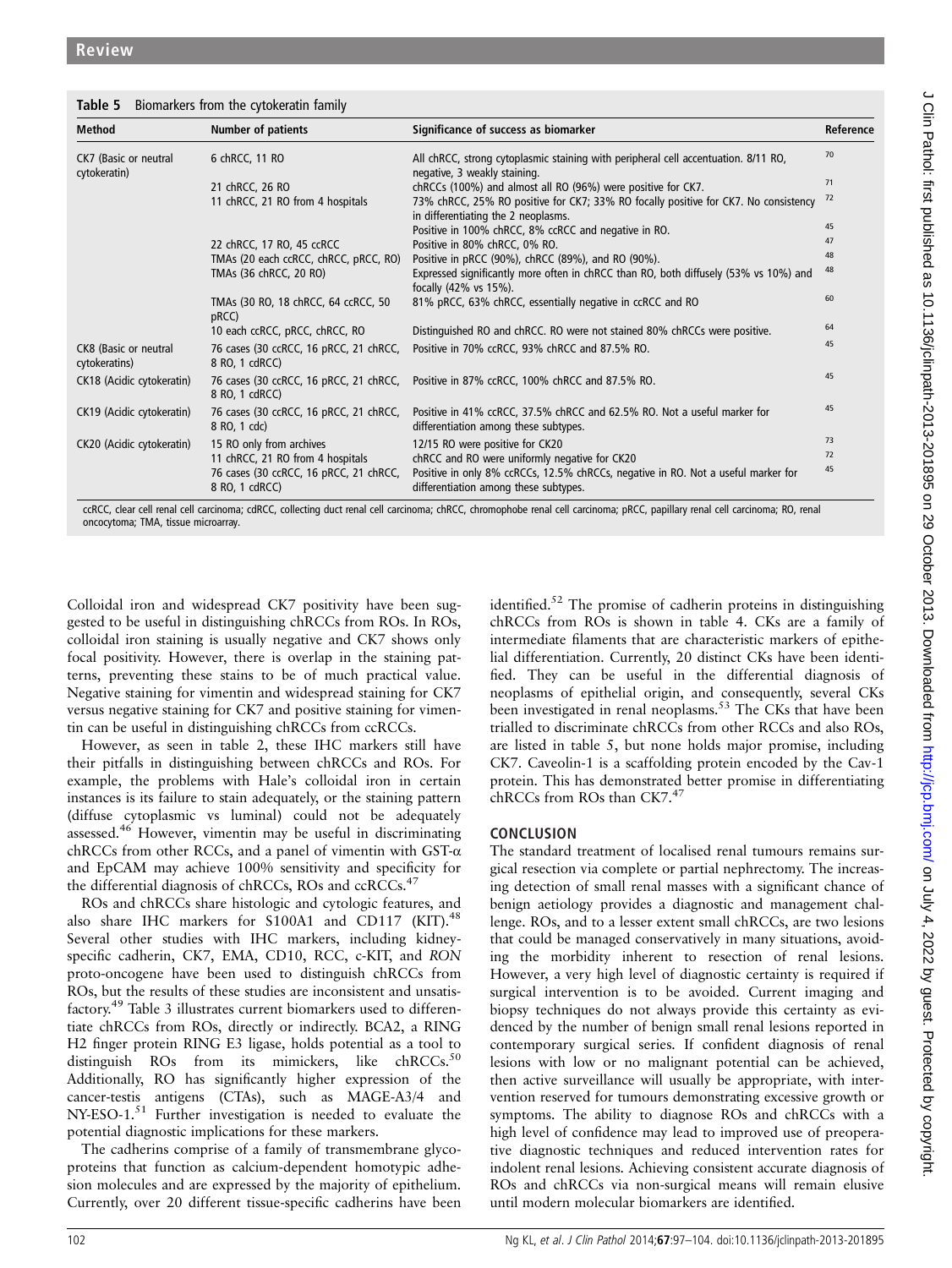#### Key messages

- ▸ Clinical diagnostic dilemma and difficult histopathological differentiation of renal oncocytoma from chromophobe renal cell carcinoma still persist.
- $\blacktriangleright$  The ability to achieve confident accurate diagnosis of these renal tumors via non-surgical means remain elusive until new specific molecular biomarkers are discovered.
- Better preoperative non-invasive characterisation of specific biomarkers for renal oncocytoma and chromophobe renal cell carcinoma may lead to reduced rates of surgical intervention for benign renal lesions.

Contributors KLN, RR and YNY performed the literature search. KLN, RR, YNY, HS and CM drafted the manuscript, while GCG and STW helped in the critical revision of the manuscript. HS provided the picture of histology slides. All authors contributed actively in this manuscript, and all approved the final revised version of this manuscript.

Funding This review article was partly supported by the University Malaya Research Grant (UMRG RG348/11HTM).

#### Competing interests None.

Provenance and peer review Not commissioned; externally peer reviewed.

#### **REFERENCES**

- Ljungberg B, Campbell SC, Choi HY, et al. The epidemiology of renal cell carcinoma. Eur Urol 2011;60:615–21.
- 2 Duchene DA, Lotan Y, Cadeddu JA, et al. Histopathology of surgically managed renal tumors: analysis of a contemporary series. Urology 2003;62:827–30.
- 3 Gupta K, Miller JD, Li JZ, et al. Epidemiologic and socioeconomic burden of metastatic renal cell carcinoma (mRCC): a literature review. Cancer Treat Rev 2008;34:193–205.
- 4 Schachter LR, Cookson MS, Chang SS, et al. Second prize: frequency of benign renal cortical tumors and histologic subtypes based on size in a contemporary series: what to tell our patients. J Endourol 2007;21:819-23.
- 5 Yusenko MV. Molecular pathology of renal oncocytoma: A review. Int J Urol 2010;17:602–12.
- 6 Oxley JD, Sullivan J, Mitchelmore A, et al. Metastatic renal oncocytoma. J Clin Pathol 2007;60:720–2.
- 7 Delongchamps NB, Galmiche L, Eiss D, et al. Hybrid tumour 'oncocytomachromophobe renal cell carcinoma' of the kidney: a report of seven sporadic cases. BJU Int 2009;103:1381–4.
- 8 Zippel . Zur Kenntnis der Oncocytome. Virchows Arch A Pathol Anat 1942;308:360–82.
- 9 Klein MJ, Valensi QJ. Proximal tubular adenomas of kidney with so-called oncocytic features. A clinicopathologic study of 13 cases of a rarely reported neoplasm. Cancer 1976;38:906–14.
- 10 Storkel S, Pannen B, Thoenes W, et al. Intercalated cells as a probable source for the development of renal oncocytoma. Virchows Arch B Cell Pathol Incl Mol Pathol 1988;56:185–9.
- 11 Thoenes W, Storkel S, Rumpelt HJ. Human chromophobe cell renal carcinoma. Virchows Arch B Cell Pathol Incl Mol Pathol 1985;48:207–17.
- 12 Thoenes W. SSaRHJ. Histopathology and classification of renal cell tumours (adenomas, oncoccytomas, carcinomas). The basic cytological amd histopathological elements and their use for diagnostics. Pathol Res Pract 1986;181:125–43.
- 13 Amin R, Anthony P. Metastatic renal oncocytoma: A case report and review of the literature. Clin Oncol (R Coll Radiol) 1999;11:277–9.
- 14 Chawla SN, Crispen PL, Hanlon AL, et al. The natural history of observed enhancing renal masses: meta-analysis and review of the world literature. J Urol 2006;175:425–31.
- 15 Kawaguchi S, Fernandes KA, Finelli A, et al. Most renal oncocytomas appear to grow: observations of tumor kinetics with active surveillance. J Urol 2011;186:1218–22.
- 16 Kurup AN, Thompson RH, Leibovich BC, et al. Renal oncocytoma growth rates before intervention. BJU Int 2012;110:1444–8.
- 17 Cindolo L, de ITA, Schips L, et al. Chromophobe renal cell carcinoma: comprehensive analysis of 104 cases from multicenter European database. Urology 2005;65:681–6.
- 18 Vera-Badillo FE, Conde E, Duran I. Chromophobe renal cell carcinoma: a review of an uncommon entity. Int J Urol 2012;19:894-900.
- 19 Lopez-Beltran A, Scarpelli M, Montironi R, et al. 2004 WHO classification of the renal tumors of the adults. Eur Urol 2006;49:798–805.
- 20 Khoo SK, Bradley M, Wong FK, et al. Birt-Hogg-Dube syndrome: mapping of a novel hereditary neoplasia gene to chromosome 17p12-q11.2. Oncogene 2001;20:5239–42.
- 21 Nickerson ML, Warren MB, Toro JR, et al. Mutations in a novel gene lead to kidney tumors, lung wall defects, and benign tumors of the hair follicle in patients with the Birt-Hogg-Dube syndrome. Cancer cell 2002;2:157–64.
- 22 Warfel KA, Eble JN. Renal oncocytomatosis. J Urol 1982;127:1179-80.
- 23 Adamy A, Lowrance WT, Yee DS, et al. Renal oncocytosis: management and clinical outcomes. J Urol 2011;185:795–801.
- 24 Volpe A, Novara G, Antonelli A, et al. Chromophobe renal cell carcinoma (RCC): oncological outcomes and prognostic factors in a large multicentre series. BJU Int 2012;110:76–83.
- 25 Tobias Klatte K-rH, Jonathan W. Said, Malte Bohm. Pathobiology and prognosis of chromophobe renal cell carcinoma. Urol Oncol-Semin Orig Investig 2008;26:604–09.
- 26 PerezOrdonez B, Hamed G, Campbell S, et al. Renal oncocytoma: A clinicopathologic study of 70 cases. Am J Surg Pathol 1997;21:871–83.
- 27 Akbulut S, Senol A, Cakabay B, et al. Giant renal oncocytoma: a case report and review of the literature. J Med Case Rep 2010;4:52.
- 28 Romis L, Cindolo L, Patard JJ, et al. Frequency, clinical presentation and evolution of renal oncocytomas: multicentric experience from a European database. Eur Urol 2004;45:53–7; discussion 57
- 29 Dechet CB, Bostwick DG, Blute MJ, et al. Renal oncocytoma: Multifocality, bilateralism, metachronous tumor development and coexistent renal cell carcinoma. J Urology 1999;162:40–2.
- 30 Trpkov K, Yilmaz A, Uzer D, et al. Renal oncocytoma revisited: a clinicopathological study of 109 cases with emphasis on problematic diagnostic features. Histopathology 2010;57:893–906.
- 31 Davis CJ MF, Sesterhenn IA, Ho CK. Renal Oncocytoma. Clinicopathological study of 166 patients. J Urogenital Pathol 1991;1:41–52.
- 32 Cheville JC, Lohse CM, Zincke H, et al. Comparisons of outcome and prognostic features among histologic subtypes of renal cell carcinoma. Am J Surg Pathol 2003;27:612–24.
- 33 Yusenko MV. Molecular pathology of chromophobe renal cell carcinoma: a review. Int J Urol 2010;17:592–600.
- 34 Kim JK, Kim TK, Ahn HJ, et al. Differentiation of subtypes of renal cell carcinoma on helical CT scans. AJR Am J Roentgenol 2002;178:1499-506.
- 35 Remark RR, Berquist TH, Lieber MM, et al. Magnetic resonance imaging of renal oncocytoma. Urology 1988;31:176–9.
- 36 Choudhary S, Rajesh A, Mayer NJ, et al. Renal oncocytoma: CT features cannot reliably distinguish oncocytoma from other renal neoplasms. Clin Radiol 2009;64:517–22.
- 37 Rosenkrantz AB, Hindman N, Fitzgerald EF, et al. MRI features of renal oncocytoma and chromophobe renal cell carcinoma. AJR Am J Roentgenol 2010:195:W421-7.
- 38 Aide N, Cappele O, Bottet P, et al. Efficiency of [(18)F]FDG PET in characterising renal cancer and detecting distant metastases: a comparison with CT. Eur J Nucl Med Mol Imaging 2003;30:1236–45.
- 39 Ramdave S, Thomas GW, Berlangieri SU, et al. Clinical role of F-18 fluorodeoxyglucose positron emission tomography for detection and management of renal cell carcinoma. J Urol 2001;166:825–30.
- 40 Young JR, Margolis D, Sauk S, et al. Clear Cell Renal Cell Carcinoma: Discrimination from Other Renal Cell Carcinoma Subtypes and Oncocytoma at Multiphasic Multidetector CT. Radiology 2013;267:444–53.
- 41 Bird VG, Kanagarajah P, Morillo G, et al. Response by authors re: Differentiation of oncocytoma and renal cell carcinoma in small renal masses (<4 cm): the role of 4-phase computerized tomography. World J Urol 2013;31:1011–2.
- 42 Barocas DA, Rohan SM, Kao J, et al. Diagnosis of renal tumors on needle biopsy specimens by histological and molecular analysis. J Urol 2006;176:1957–62.
- 43 Kuroda N, Tanaka A, Yamaguchi T, et al. Chromophobe renal cell carcinoma, oncocytic variant: a proposal of a new variant giving a critical diagnostic pitfall in diagnosing renal oncocytic tumors. Med Mol Morphol 2013;46:49–55.
- 44 Mazal PR, Exner M, Haitel A, et al. Expression of kidney-specific cadherin distinguishes chromophobe renal cell carcinoma from renal oncocytoma. Human pathology 2005;36:22–8.
- 45 Geramizadeh B, Ravanshad M, Rahsaz M. Useful markers for differential diagnosis of oncocytoma, chromophobe renal cell carcinoma and conventional renal cell carcinoma. Indian J Pathol Microbiol 2008;51:167–71.
- 46 Latham B, Dickersin GR, Oliva E. Subtypes of chromophobe cell renal carcinoma: an ultrastructural and histochemical study of 13 cases. Am J Surg Pathol 1999;23:530–5.
- 47 Liu L, Qian J, Singh H, et al. Immunohistochemical analysis of chromophobe renal cell carcinoma, renal oncocytoma, and clear cell carcinoma: an optimal and practical panel for differential diagnosis. Arch Pathol Lab Med 2007;131:1290-7.
- 48 Bing Z, Lal P, Lu S, et al. Role of carbonic anhydrase IX, alpha-methylacyl coenzyme a racemase, cytokeratin 7, and galectin-3 in the evaluation of renal neoplasms: a tissue microarray immunohistochemical study. Ann Diagn Pathol 2013;17:58–62.